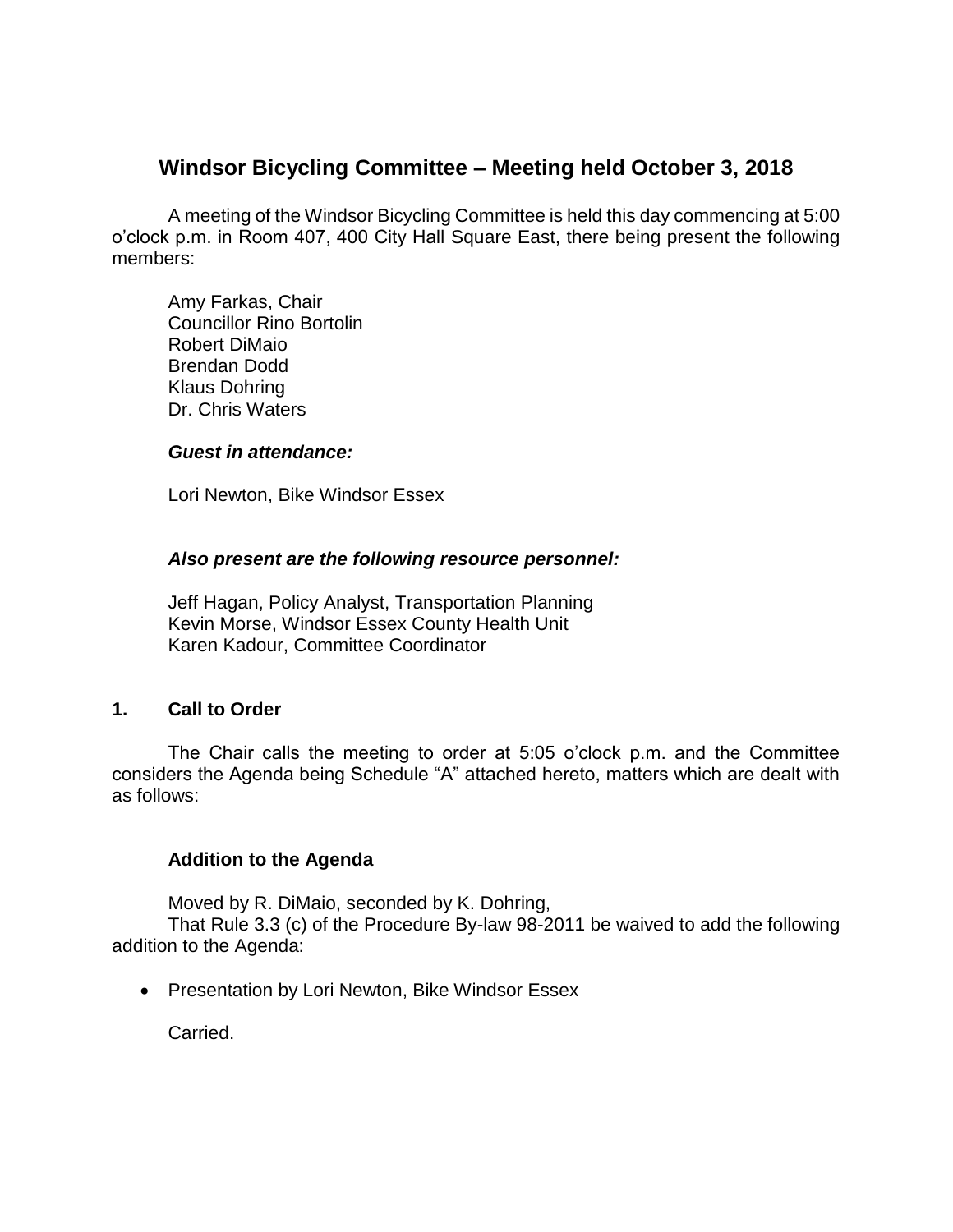# **2. Declarations of Conflict**

The Chair discloses an interest on matters relating to Bike Windsor Essex as she is a member of the Board of Bike Windsor Essex.

#### **3. Adoption of the Minutes**

Moved by R. DiMaio, seconded by K. Dohring,

That the minutes of the Windsor Bicycling Committee of its meeting held April 24, 2018 **BE ADOPTED** as presented.

Carried.

# **Presentation**

Lori Newton, Bike Windsor Essex is present and provides the following updates:

- Bike Windsor Essex will be hosting the Southwest Regional Advocacy Summit to be held October 28, 2018 from 11:00 a.m. to 3:00 p.m. at the Sho Studio located at 628 Monmouth. This is a free event which also includes a bike ride.
- Launching a "Get Lit Campaign" where lights are placed on cyclist's bikes for free.
- Recently attended the Active Safe Roads to School Conference held in Toronto.
- Trillium Grant funding is coming to an end and currently looking at other funding sources.
- Transported three bus loads of folks from Iraq to Point Pelee and they were given instruction on how to ride a bike.

Moved by B. Dodd, seconded by K. Dohring,

That the verbal presentation provided by Lori Newton, Bike Windsor Essex **BE RECEIVED.**

Carried.

# **4. Business Items**

#### **4.1 Walk Wheel Windsor Update**

The Chair advises she along with Dr. Waters, K. Morse and K. Dohring attended the recently held stakeholder engagement workshop.

Dr. Waters states he was pleased with the event and is excited about the plans for walking and cycling. He adds he has misgivings regarding the woefully 20% active transportation target that includes the use of buses.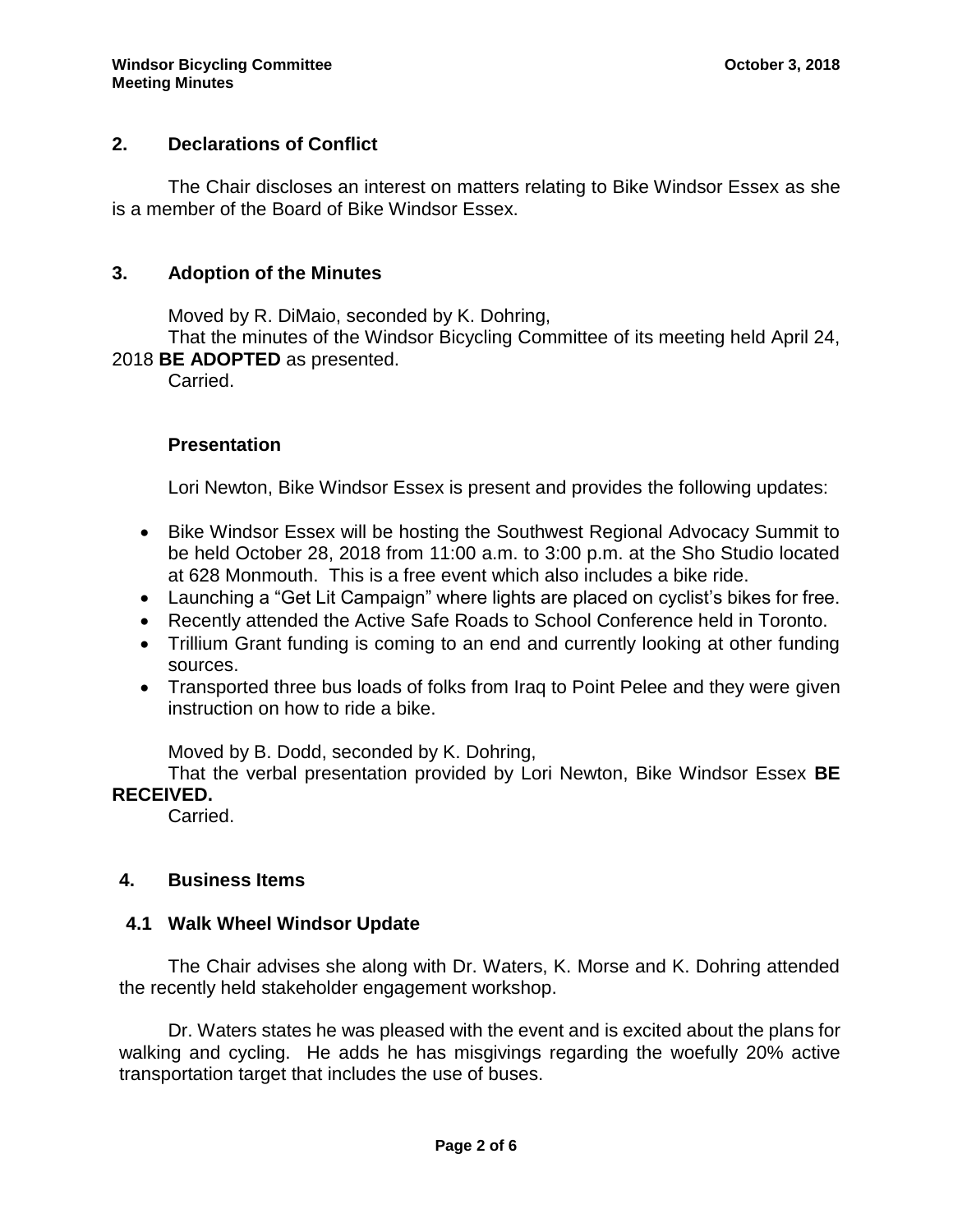K. Dohring responds that coming from 15% to 20% in active transportation that translates to 10% transit, 4% walking and 1% cycling. So as of today, our commuting number is 1%.

Dr. Waters adds this was totally unambitious and the points that were made indicates that Windsor currently lags behind and that there is a Motor City culture. His response is we should be national leaders in cycling. We have the best climate, the land is relatively flat and we have a defined urban core (it is doable to walk and cycle in Windsor). This study should be setting ourselves up to be national leaders as opposed to having a mediocre target that includes bussing. He notes it is worrisome that the WBC was not engaged on operational issues, but were engaged on infrastructure issues. In terms of operational issues, the Bicycle Use Master Plan (BUMP) spoke to assigning a full time employee who is dedicated to implementing the BUMP, being a cycling promoter/coordinator who is committed to Active Transportation. He adds the focus was primarily on "hard planning" which is important in infrastructure. He notes implementation will be the key.

K. Morse expresses concern the transit and the active transportation were linked together. He adds it was alarming to see how the numbers for active transportation have dropped. He notes he represents the activity side of this and to change these behaviors you have to have a strong culture, however we are very car centric in the City of Windsor.

K. Dohring indicates there was good participation with a representation of broad groups and organizations. The Consultants came from large cities across Canada which includes, Vancouver, Toronto and Ottawa which on one side is good because they bring exposure and knowledge from those cities. His concern is this group will come up with a great plan which will be put aside and we will continue as is. There was great participation from the City of Windsor representatives.

The Chair states another stakeholder engagement will be held in November 2018.

# **4.2 WBC Mandate/Terms of Reference**

Councillor Bortolin indicates he will bring forth a Notice of Reconsideration at a future Council meeting for Council to reconsider changing the name of the Windsor Bicycling Committee to the Active Transportation Committee. The request to change the name in 2015 to an Active Transportation Committee was noted and filed by City Council.

Councillor Bortolin suggests to potentially make an addition to the Consultant's report to change the Windsor Bicycling Committee to the Active Transportation Committee. If this is denied by City Council, it could be baked into the actual report to change the name.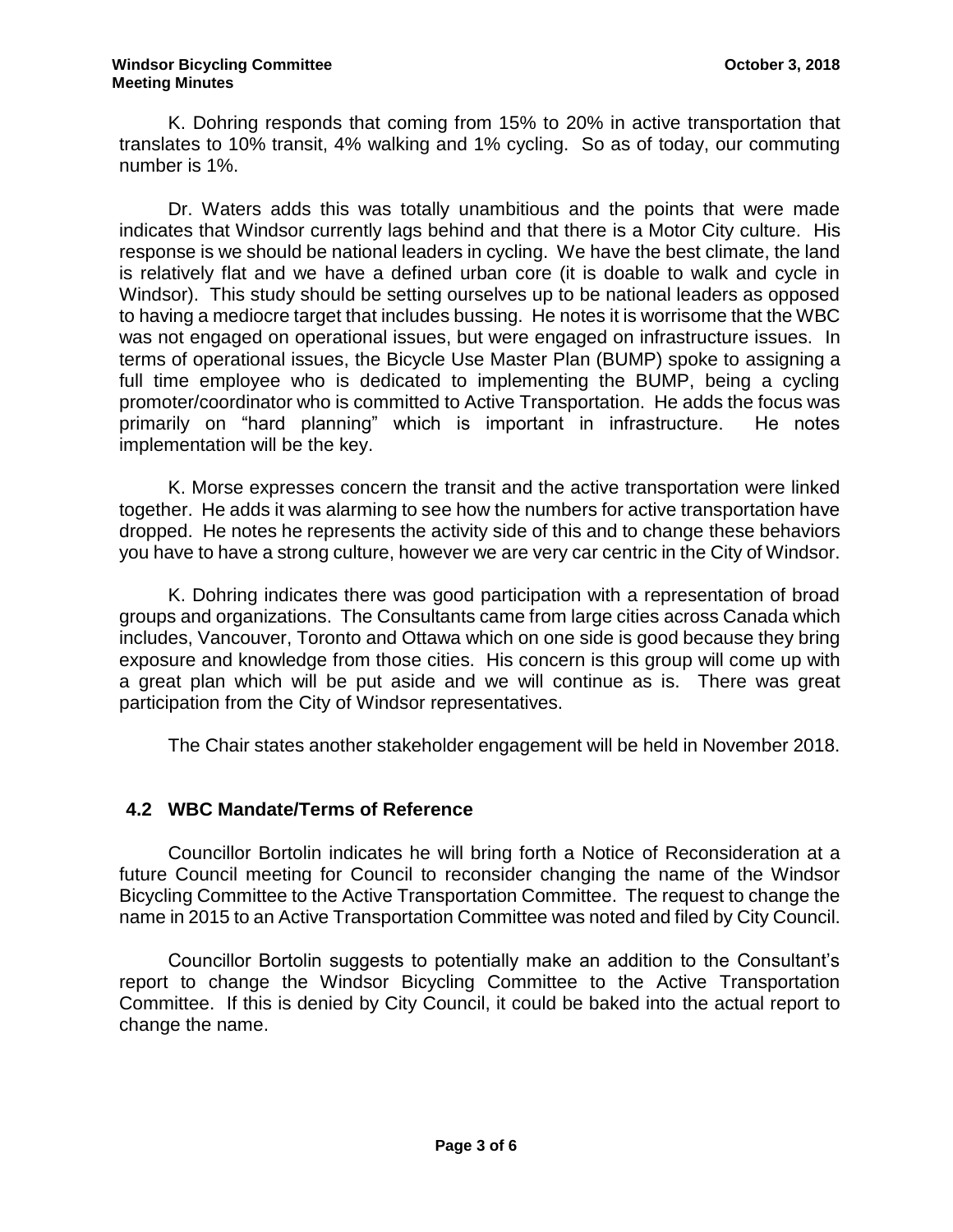Moved by Dr. Waters, seconded by R. DiMaio,

That the Chair of the Windsor Bicycling Committee **BE REQUESTED** to review and update the Active Transportation Committee – Mandate and Terms of Reference proposed in 2015 for a name change to the Active Transportation Committee and to report back.

Carried.

# **4.4 Financial Variance Report and Allocation of Remaining Budget**

The Chair provides an overview of the financial variance report.

R. DiMaio suggests as the WBC contributed \$1,000 to the Brain Injury Association for the purchase of bicycle helmets, that the organization provide an update on the number of helmets purchased, etc.

Councillor Bortolin suggests purchasing bike lights as giveaways at events.

B. Dodd leaves the meeting at 5:58 o'clock p.m.

Moved by Dr. Waters, seconded by K. Dohring,

That **APPROVAL BE GIVEN** to an expenditure in the upset amount of \$150 for the purchase of social media ads relating to bike safety, and the remainder of the 2018 WBC operating budget for the purchase of safety devices as give-aways at events. Carried.

# **4.5 Confirm and Ratify Motion**

Moved by R. DiMaio, seconded by Councillor Bortolin,

That the following motion **BE CONFIRMED AND RATIFIED**:

That approval be given to an expenditure in the amended amount of \$519.80 for the delivery and pickup of fencing required for the Bike to Fireworks Event to be held on June 25, 2018 (rain date June 26, 2018) at Charles Clark Square.

Carried.

K. Dohring abstains from voting as the committee should not be tasked with paying for fencing for this event.

It is generally agreed the city provide the financial support for fencing for the Bike to Fireworks event in the future.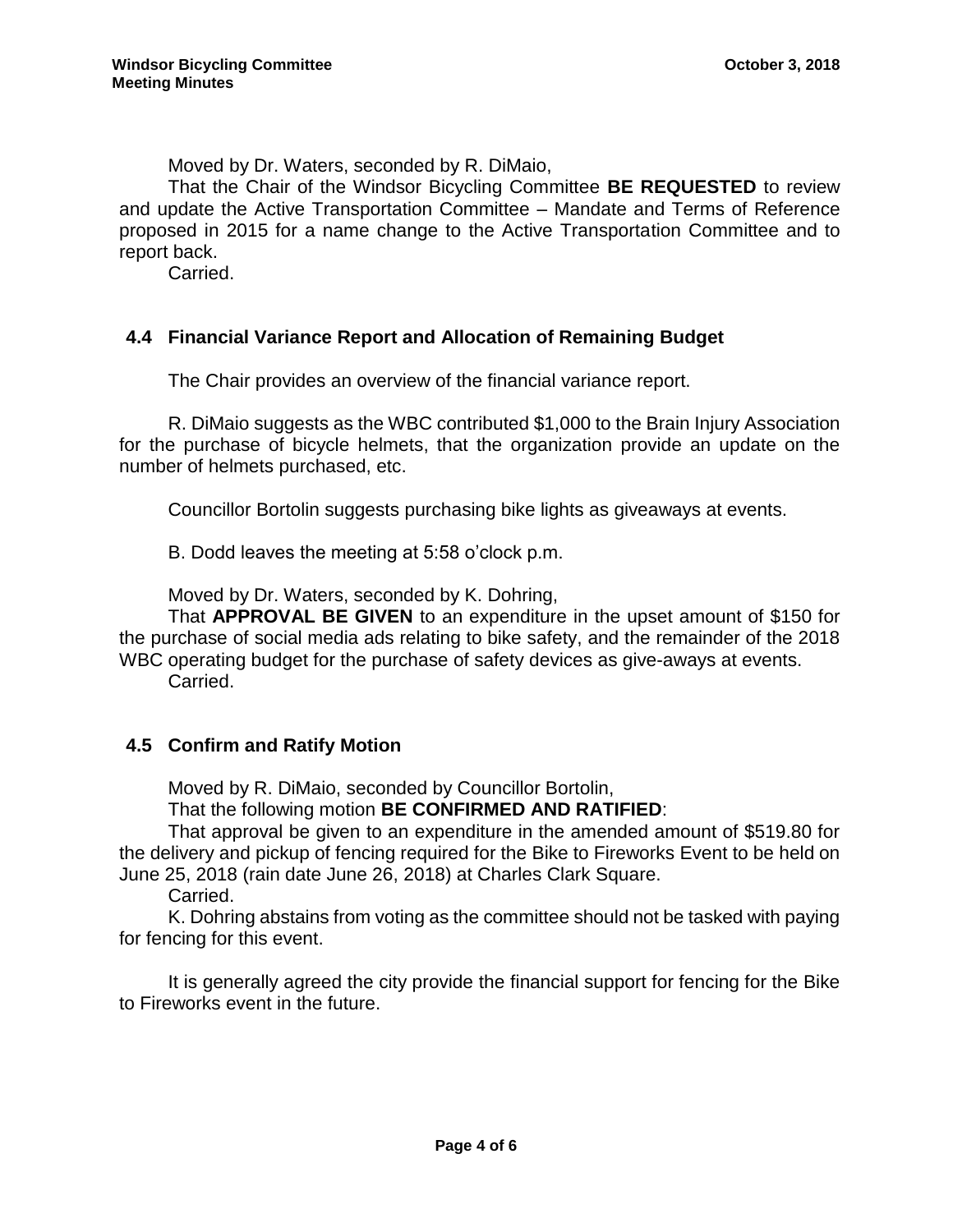# **4.3 Transportation Planning Department Update**

J. Hagan, Transportation Planning distributes a document entitled "2018 Cycling Projects – Complete, In Progress, Design", *attached* as Appendix "A". He provides an overview of the document.

K. Dohring reiterates the need for separated bike lines with a physical barrier. He adds that painted lines will not save the lives of cyclists from distracted motorists.

J. Hagan states a Consultant has been retained for the University/Victoria (Huron Church to McDougall) Environmental Assessment. He states public consultations will be held which will include an active transportation component.

Dr. C. Waters advises at the last meeting of the WBC, a discussion took place regarding the possibility of a Riverside bike path being connected to the infrastructure in Sandwich. He indicates they were advised there were archaeological and other costs and it was not possible to get a bike lane going around that roundabout. He adds what we have now is a new roundabout that remains in a difficult place for cyclists to connect from the Riverside path to the Sandwich Towne bike infrastructure. He questions if it is possible to get some sharrows, Share the Road signs, and some indication to motorists that this is also a bike connecting route. He notes these added amenities presumably would be quite inexpensive.

J. Hagan remarks as he is not currently involved with this project, Transportation Planning will report back at the next meeting.

Councillor Bortolin advises that the City is in communication with the railway for the Dougall Road multi-use trail and tunnel and needs an agreement with the railway for the project to move forward.

#### **5. New Business**

As the term of the current WBC is coming to an end, the Chair requests assistance to move WBC safety devices to the storage unit at City Hall. K. Dohring and K. Morse volunteer to assist.